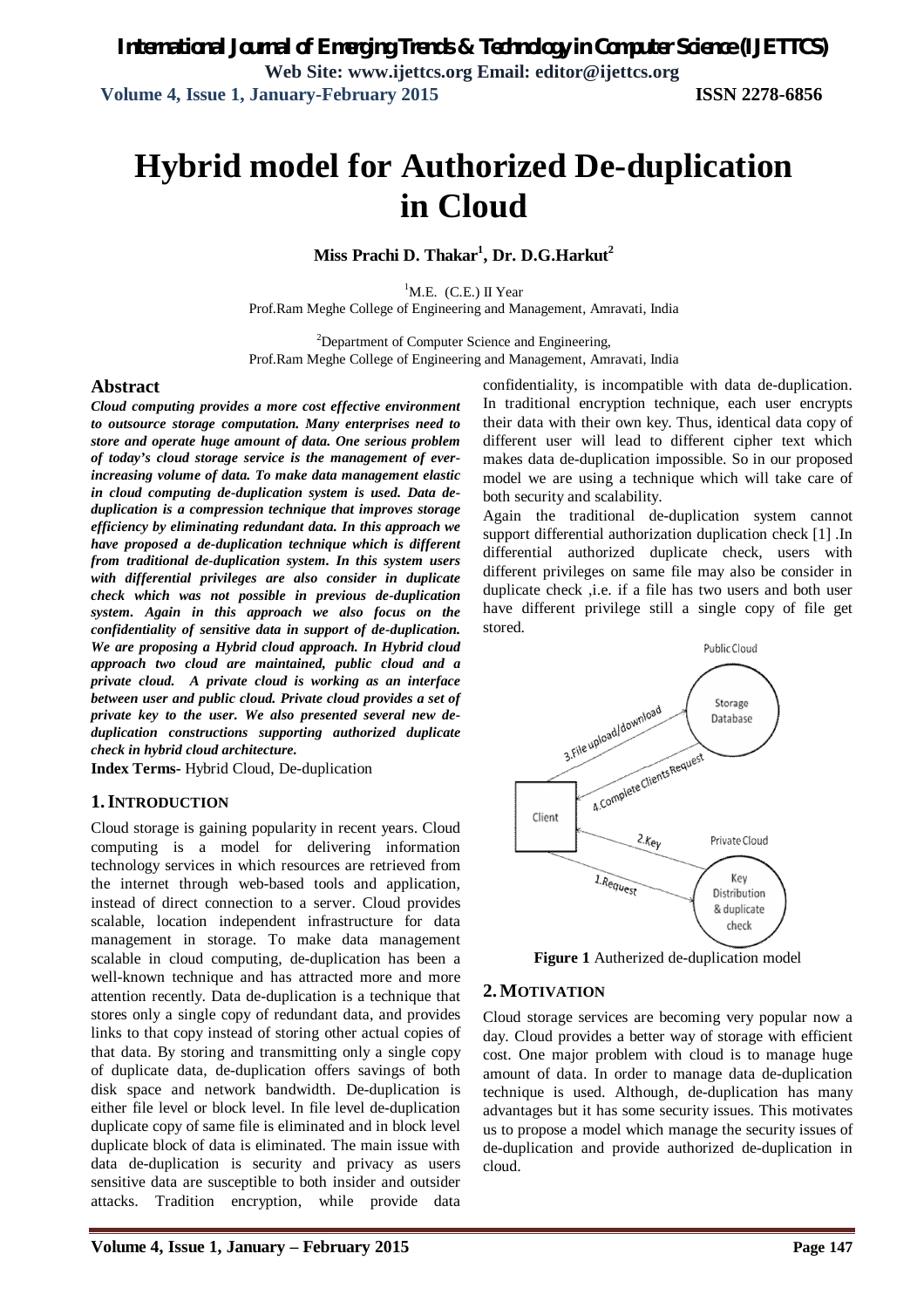**Volume 4, Issue 1, January-February 2015 ISSN 2278-6856**

# **3.LITERATURE REVIEW**

A Jan Stanek, Alessandro Sorniotti, Elli Androulaki, and Lukas Kencl [2] differentiate the data according to their popularity for secure data de-duplication. The unpopular data is consider as sensitive and given semantic security and the popular data that is used by many user is consider less sensitive so given weaker security and better storage. A multi layered cryptosystem has been proposed, convergent cryptosystem and threshold cryptosystem. The unpopular files are protected using two layers, whereas the popular files are protected using single layer. The main focus is on varying layer of security and applying deduplication on data.

Shai Halevi, Danny Harnik, Benny Pinkas, and Alexandra Shulman-Peleg [3] mainly focuses on client-side deduplication .In client-side de-duplication if a client want to upload any file on the server then it first send the hash value of the file to the server and the server check whether it is present or not, if present the it inform the client that there is no need to store the file, otherwise it store the file .But the client-side de-duplication introduces an problem. In both the cases the server marks the client as the owner of the file and at that point there is no difference between the owner and the client. Again if any person got the hash values that he/she can access that file. To overcome such problem proof-of-ownership is introduced. In this the owner has to prove to the server that he is the actual owner of that file without sending the actual file. A streaming protocol is introduced.

Mark W. Storer, Kevin , Darrell D. E. Long, Ethan L. Miller [4] mainly deal with the contradiction between the de-duplication and encryption .De-duplication save a single of same file while in case of encryption , same file or same content encrypted with two different key result in different cipher text . That means same file or content is getting store in the server. To solve this problem author propose an approach in which the encryption keys are generated in a consistent manner from the chunk of data. They present two approaches for secure de-duplication, authenticated and anonymous. Both the approaches can be applied to single server as well as distributed storage server. Both the model offer same feature with slight difference. In this model for security convergent encryption is used. Again in this model plan text is never sending to server all the encryption is done on client side. Wee Keong Ng, Yonggang Wen, and Huafei Zhu [5] introduce de-duplication technique for private data storage. Here the client has to prove his identity by using proof-of-ownership protocol. A client who holds the private data proves the server that he/she is holding

private data by just giving summary string of the file, and not reveling the entire file. This private data deduplication protocol is secure in simulation based framework.

Sven Bugiel, Stefan N□urnberger, Ahmad-Reza Sadeghi, and Thomas Schneider [6] mainly dealing with the secure outsourcing of data. Cloud computing provide costeffective and flexible data storage. The customer of the

cloud has not only trust the security mechanism and configuration of the cloud provide, but also the cloud provider also. When data is outsource many security risks are there such a malicious code running on cloud, cloud provide can misuse their capability and leak data. The requirement of cloud client is confidentiality of their data. The author proposes two clouds (twin), a trusted loud and commodity cloud. The working of both clouds is different. The trusted cloud performs security critical operation such as encryption and the commodity cloud perform the time critical operation on the encrypted data. Client first interacts with the trusted cloud and then the commodity cloud.

John Douceur, Atul Adya, William J. Bolosky, Dan Simon and Marvin Theimer [7] mainly focus on Farsite [10] Distributed file system. To reclaim used space they have used convergent encryption, in which if a same file is encrypted with different technique still a single file get stored .They have also mentioned that this technique is very beneficial for many file system such as freenet [8] .

Ian Clarke, Oskar Sandberg, Brandon Wiley, and Theodore W. Hong [8] propose a peer-to-peer network application which provides an effective means of anonymous information storage and retrieval. Freenet system is designed to address the problem of data privacy and data availability.

Jin Li, Xiaofeng Chen, Mingqiang Li, Jingwei Li, Patrick P.C. Lee, and Wenjing Lou [9] propose an efficient and reliable way for secure de-duplication by using convergent key management .They proposed a new concept called as Dekey, in which there is no need for key management .There is secure distribution of convergent key shares across multiple servers. The dekey support client-side deduplication with POW [3]. They implement dekey using Ramp secret sharing scheme.

Atul Adya, William J. Bolosky, Miguel Castro, Gerald Cermak, Ronnie Chaiken, John R. Douceur, Jon Howell, Jacob R. Lorch, Marvin Theimer, Roger P. Wattenhofer [10] describe farsite which is a serverless distributed file system that logically works as centralized file server but physically distributed among a set of untrusted computer. This file system provides the benefit of both, the centralized file server and the local desktop file system. Farsite is designed to support the file I/O workload of desktop computers.

Chun-Ho Ng and Patrick P. C. Lee [11] propose a model which is different from the other de-duplication model. They design a de-duplication system for VM disk image backup in virtualization model. De-duplication is useful for space storage but it also introduce fragmentation. To reduce this revDedup a deduplication system removes duplicate from old data and not from the new. If in deduplication some repeated content are present then the old one is replaced by the new one.

Mihir Bellare , Sriram Keelveedhi and Thomas Ristenpart [12] came up with a new model Dupless, in which there is a group of affiliated clients encrypt there data with the help of key server , a server which is different from the storage server .The use of key server is to store the key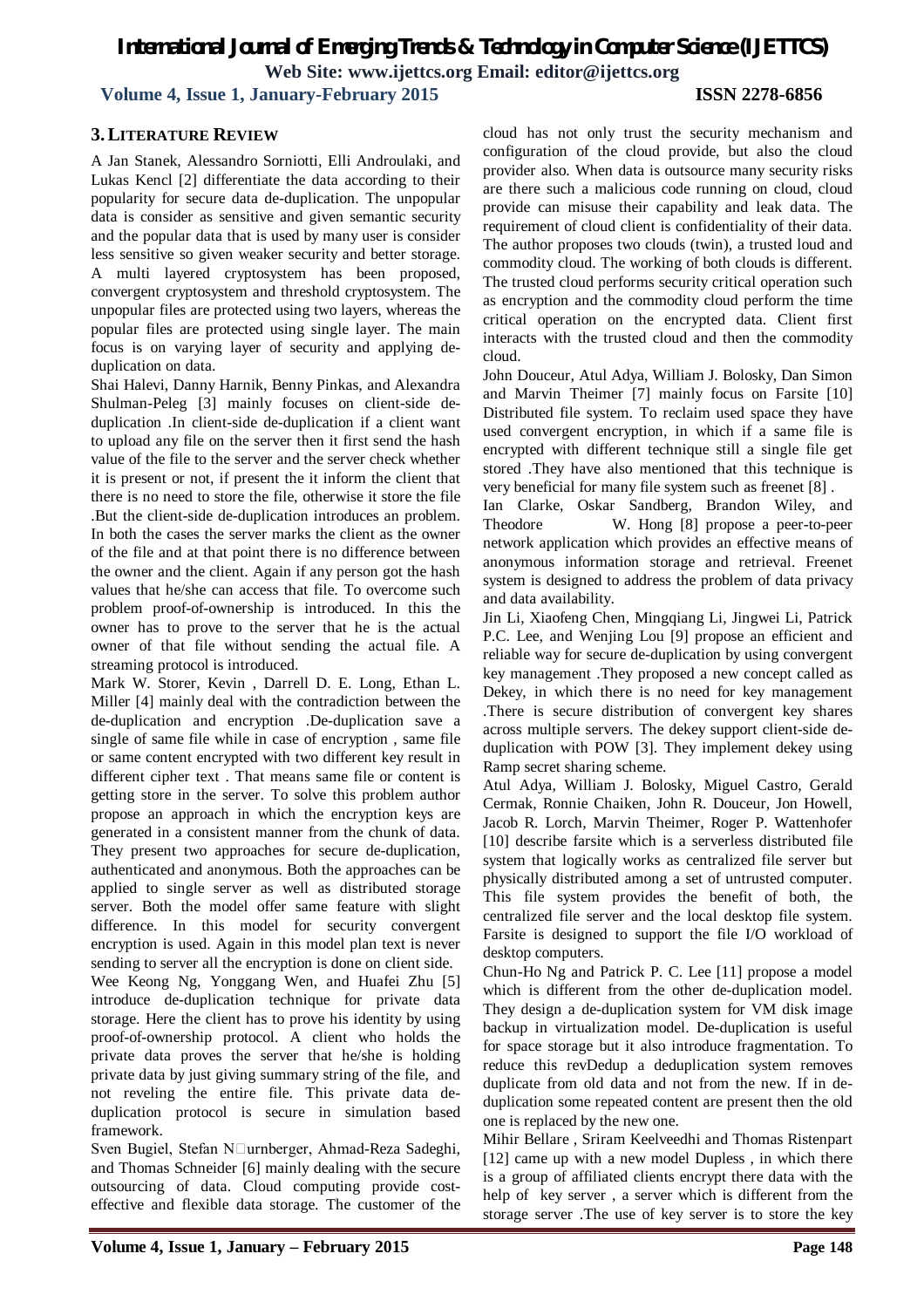# **Volume 4, Issue 1, January-February 2015 ISSN 2278-6856**

used for encryption . The client has to authenticate the key server without leaking any information of their data. Dupless is a system that combines a convergent encryption type based Message lock encryption scheme [13] with the ability to obtained message-derived keys with the help of key server. They also show that this system is easy to deploy: it is transparently work on top of any storage server such as Google drive. This system can also work in conjunction with technique such as POW [3] .

Mihir Bellare, Sriram Keelveedhi, Thomas Ristenpart [13] proposed a scheme in which the key is derived from message itself. This derived key is used for encryption and decryption purpose. This message lock encryption is symmetric encryption scheme, provides a way through which the privacy and integrity of the file can be preserve. Danny Harnik, Benny Pinkas and Alexandra Shulman-Peleg [14] focuses on the cross-user de-duplication .They demonstrate that de-duplication can be a channel of privacy leakage in cross user de-duplication .It can be used as a side channel that reveal information of the file. They have three solutions on this issue. The first solution is stop encryption in cross user de-duplication , second is to perform de-duplication at server side and the third solution is to provide some random threshold for every file and perform de-duplication if and only if the number of copies of the file exceed the given threshold.

Jia Xu, Ee-Chien Chang, Jianying Zhou [15] came up with a approach for client-side de-duplication of encrypted file in cloud storage by taking a reference of POW [3].They enhanced and generalized the convergent encryption method. The proposed scheme protects data confidentiality against both the outside adversaries and honest-but-curious cloud server. This scheme allows a bounded amount one-time leakage of target file before it starts to execute as compared to POW.

Jiawei Yuan, Shucheng Yu [16] focuses on data integrity and storage efficiency for cloud storage. Proof of retrivability [17] and proof of data processing technique[18 ] assure data integrity and the POW[3] assure the storage efficiency .But the combination of these two technique increase the storage overhead which contradict the POW scheme[3]. To solve this problem a novel scheme is introduce which include polynomial based authentication tags and homomorphic linear authenticator .This scheme allow de-duplication of both the files and the corresponding authentication tag.

Giuseppe Ateniese, Randal Burns, Reza Curtmola, Joseph Herring, Lea Kissner, Zachary Peterson, Dawn Song [17] introduce a model that allow the cloud client that stores its data at an untrusted server to verify that the server possesses the original data without retrieving that data.

Ari Juels, Burton S. Kaliski Jr. [18] came up with a protocol that unable a user that is verifier to determine that a prover possesses a file and the verifier can retrieve that file in secure way.

Zhike Zhang, Preeti Gupta, Avani Wildani, Ignacio Corderi, Darrell D.E. Long [19] proposes a different way of de-duplication. In de-duplication, the number of shared data chunks increase due to this fragmentation of data

occurs. This increase seek operation and degrades the system performance .To solve this they propose reverse de-duplication. In traditional de-duplication system as new data added the checking is done and if that same data exists in the storage then the newer data are not stored. In reverse de-duplication the newer data is written contiguously and old data segment that share chunks with the newer segment will reference those chunks.

Chun-Ho Ng, Mingcao Ma, Tsz-YeungWong, Patrick P. C. Lee, and John C. S. Lui [20] propose live DFS, live deduplication file system that enable de-duplication storage of VM images in an open source cloud. This file system allows general I/O operation such as read, write, modify and delete, while enabling in-line de-duplication. It mainly target for VM image storage. They mainly focus on single storage partition.

Yu Hua, Xue Liu, Dan Feng [21]propose an in-network de-duplication for storage aware software defined network for the efficient handling of data and to reduce the overhead of network transmission . In source side deduplication there is latency of communication of message from source to destination. In destination de-duplication there is heavy consumption of resources. To overcome this problem, in-network de-duplication scheme is introduce.

Deepa Karunakaran and Rangarajan Rangaswamy [22] have used the ABC (Artificial Bee Colony) algorithm for detection of the duplicate record in the data set. The ABC algorithm is used to generate the optimal similarity measure. By using this optimal similarity the deduplication of remaining data set is done. They again evaluate the performance of ABC and genetic algorithm based technique.

Sean Quinlan and Sean Dorward [23] focus on the archival data. This approach adopt write-once policy which prevent the accidental destruction of data. This model also has the ability to coalesce duplicate copies of block.

Jingxin Feng, Jiri Schindler [24] focuses on content deduplication in host side cached data. De-duplication in the host-side cache improves the cache hit rate. This cache deduplication also shift load from networked storage system when most VM instances perform the same operation such as virus scan. This also improves cache effectiveness. They have also defined a term de-duplication metric which has three parameters, how to improve cache hit rate, how much space can be reclaimed by eliminating duplicate copy and how to structure cache meta-data.

Pasquale Puzio, Refik Molva, Melek  $\Box$ nen, Sergio Loureiro [25] designed a system which achieve confidentiality and block level de-duplication. There system is based on convergent encryption. Convergent encryption introduces a new overhead of key management. Author includes a new component for management of key for each block together with the actual de-duplication operation. This design mainly focuses on the two basic operations in cloud storage, storage and retrieval.

Nesrine Kaaniche, Maryline Laurent [26] proposes a scheme for securely storing and sharing outsourced data.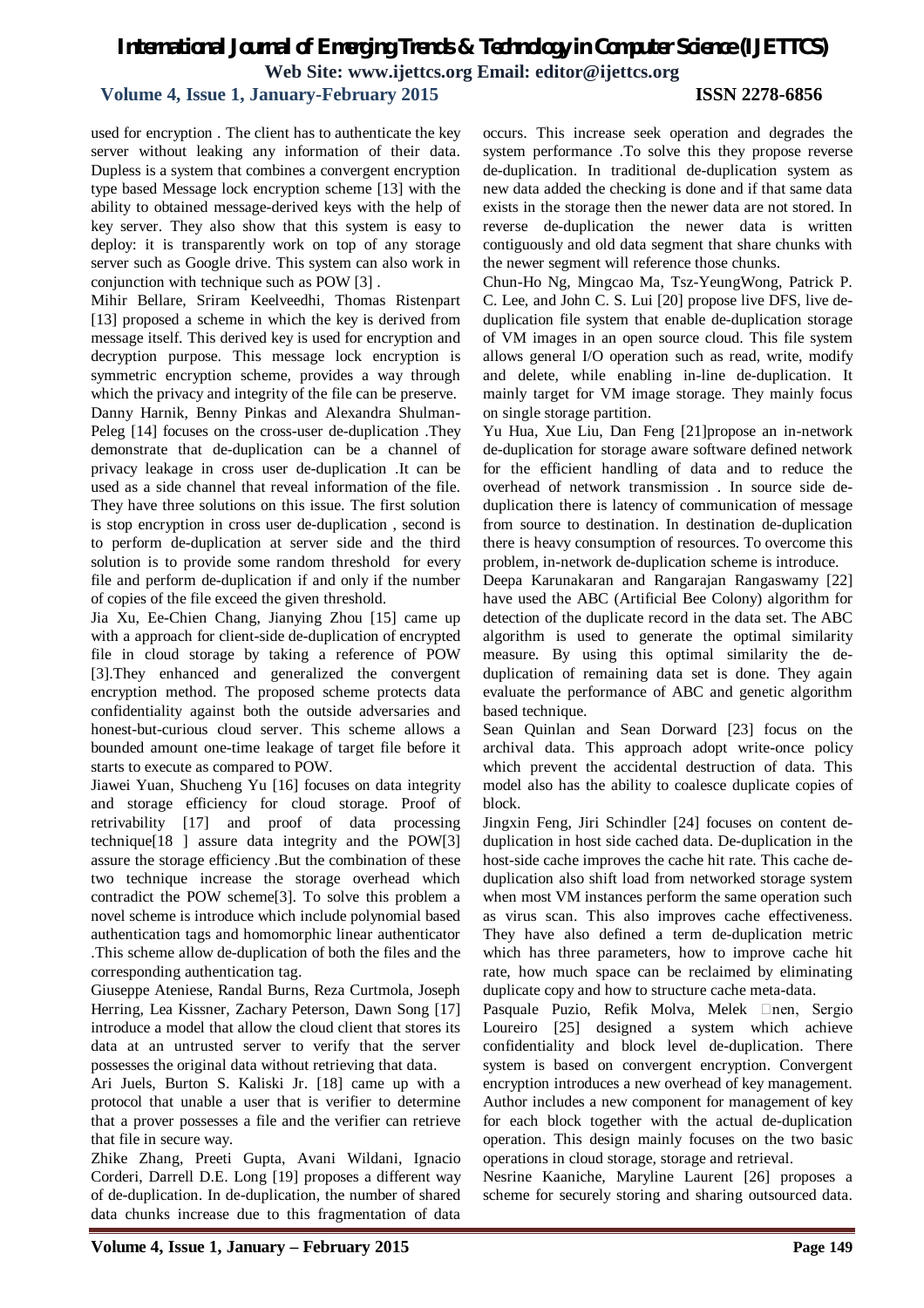# **Volume 4, Issue 1, January-February 2015 ISSN 2278-6856**

They propose a new cryptographic method. This scheme is based on convergent encryption and Merkle based tree.

Can Wang, Zhi-Guang Qin, Jing Peng Juan Wang [27] propose a novel approach in which basic encryption is transformed from the file to the chunk . Symmetric key is used for ciphering. This symmetric key is generated from the chunk content.

Yufeng Wang, Chiu C Tan, Ningfang Mi [28] came up with an algorithm known as elasticity aware deduplication to improve de-duplication performance .It is an indexing algorithm that uses an ability to dynamically increase memory resource. This algorithm has the capability of dynamically adjust the computing resource.

K. Zhang, X. Zhou, Y. Chen, X. Wang, Y. Ruan [29] came up with the concept of hybrid cloud computing that support data intensive computing framework. They differentiate the cloud as private and public. The computation of private data is on private cloud and the computation on non-sensitive data is done on the public cloud. This technique uses the special feature of Mapreduce to automatically partition the computing job according to the security level of the data. To reduce the inter cloud communication this model automatically analyzed the reducer of a legacy mapreduce job to extract a combiner for aggregating the map outcome on the public cloud.

Qingji Zheng, Shouhuai Xu [30] develop a new scheme which is a combination of PDP [17],PORs [18] and POW [3] that provide both security and efficiency in cloud storage. Actually the PDP, POR are contradictory to POW, but the authors came up with the novel scheme of combining this technique and call it as POSD.

| Sr. No.        | Methodology                                                                                         | <b>Performance Evaluation</b> |                                     |                         |                                 |
|----------------|-----------------------------------------------------------------------------------------------------|-------------------------------|-------------------------------------|-------------------------|---------------------------------|
|                |                                                                                                     | <b>Security</b>               | <b>Storage</b><br><b>Efficiency</b> | Computation<br>Overhead | <b>Bandwidth</b><br>Consumption |
| ı              | Multi-layered cryptosystem [2]                                                                      | Moderate                      | Moderate                            | High                    | Low (for popular data)          |
| $\overline{2}$ | Merkle-hashtree [3]                                                                                 | Low                           | Moderate                            | Low                     | Low                             |
| 3              | Convergent encryption &<br>SALAD[7]                                                                 | Moderate                      | High                                | High                    |                                 |
| 4              | Ramp secret sharing scheme<br>191                                                                   | Moderate                      | High                                | Low                     | Low                             |
| 5              | Authenticated and Anonymous<br>model [4]                                                            | Moderate                      | High                                | High                    |                                 |
| 6              | 2-party computational model<br>[5]                                                                  | High                          | High                                | Moderate                |                                 |
| 7              | Two cloud Architecture [6]                                                                          | High                          |                                     | Low                     | Moderate                        |
| 8              | Client-Server Model [11]                                                                            | í,                            | Moderate                            | High                    | High                            |
| 9              | CE based MLE scheme [12]                                                                            | High                          | High                                | High                    | High                            |
| 10             | Message lock encryption [14]                                                                        | High                          | High                                | High                    | ٠                               |
| 11             | Client-side de-duplication<br>scheme [15]                                                           | Moderate                      | Moderate                            |                         |                                 |
| 12             | PCAD scheme polynomial<br>based authentication tags and<br>homomorphic linear<br>authenticator [16] | High                          | High                                | Moderate                | Low                             |
| 13             | Reverse De-duplication [19]                                                                         | Moderate                      | Moderate                            | High                    | ٠                               |
| 14             | LiveDFS [20]                                                                                        | Moderate                      | Moderate                            | Moderate                | ٠                               |
| 15             | POSD [30]                                                                                           | Moderate                      | Moderate                            | High                    | High                            |
| 16             | Hybrid cloud [29]                                                                                   | High                          | ä,                                  | Low                     | ٠                               |

# **4. COMPARATIVE STUDY**

We have done the comparative study of different approaches regarding de-duplication in cloud. We have also identified their implementation techniques. We analyze the limitations of different techniques and we overcome some of the limitation to increase the performance and efficiency of system in our proposed model.

We proposed a model that can protect the data by including differential privileges of users in the duplicate check. The owner of the file decides what type of privileges given to other user who want to access that file. In our proposed model we can protect sensitive data by using the hybrid cloud concept. In hybrid cloud there are two clouds one private and one public. The client has to first interact with the private cloud. All the duplicate check and key distribution is done on private cloud only. In our proposed model system generated key is used, so the privacy is preserved. The public cloud is used for only storage purpose.

# **5. CONCLUSION**

In this paper we have reviewed different existing models and techniques for authorized de-duplication in cloud storage. By analyzing the existing system we proposed a hybrid cloud approach for authorized de-duplication in which we differentiate two cloud as private and public and the de-duplication is done on private cloud .Public cloud is used only for storage purpose.

### **References**

- [1] Jin Li, Yan Kit Li, Xiaofeng Chen, Patrick P. C. Lee, Wenjing Lou, "A Hybrid Cloud Approach for Secure Authorized De-duplication,"IEEE Transactions on Parallel and Distributed System, vol. PP, no.99, 2014.
- [2] J. Stanek, A. Sorniotti, E. Androulaki, and L. Kencl," A secure data de-duplication scheme for cloud storage," In Technical Report, 2013.
- [3] S. Halevi,D. Harnik,B. Pinkas and A. Shulman-Peleg, "Proofs of ownership in remote storage systems, " In Y. Chen,G. Danezis, and V.Shmatikov. ACM Conference on Computer and Communications Security, pages 491–500. ACM, 2011.
- [4] M. W. Storer, K. Greenan, D. D. E. Long, and E. L. Miller, "Secure data de-duplication," In Proc. of StorageSS, 2008.
- [5] W. K. Ng, Y. Wen and H. Zhu, "Private data deduplication protocols in cloud storage, "In S. Ossowski and P. Lecca, editors, Proceedings of the 27th Annual ACM Symposium on Applied Computing, pages 441–446, ACM, 2012.
- [6] S. Bugiel, S. Nurnberger, A. Sadeghi and T. Schneider, "Twin clouds: An architecture for secure cloud computing, " In Workshop on Cryptography and Security in Clouds (WCSC 2011), 2011
- [7] J. R. Douceur,A. Adya, W. J. Bolosky, D. Simon and M. Theimer,"Reclaiming space from duplicate files in a serverless distributed file system, "In ICDCS, pages 617–624, , 2002.
- [8] I. Clarke, O. Sandberg, B. Wiley, and T. Hong," Freenet: A Distributed Anonymous Information